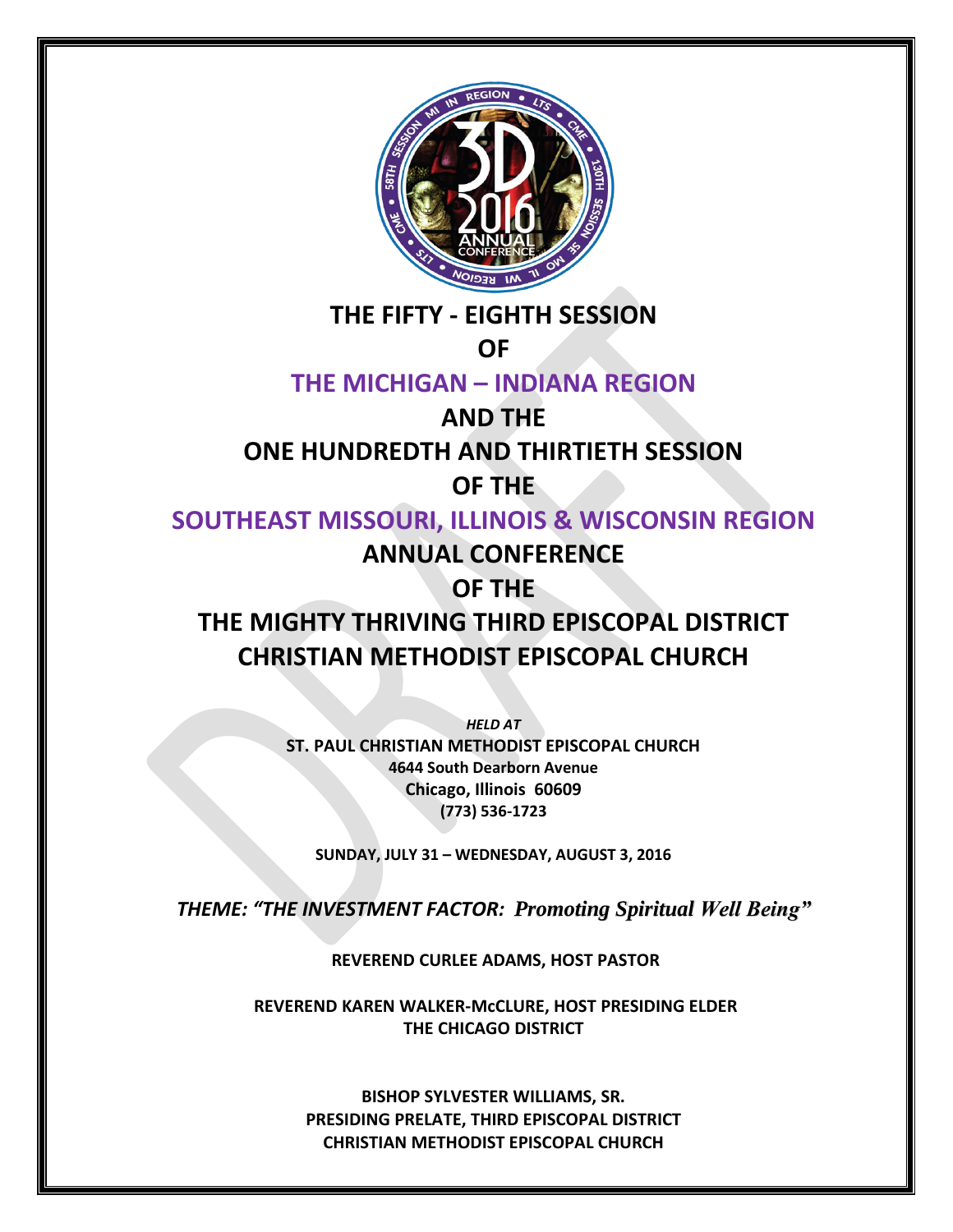## *SUNDAY, JULY 31, 2016 ANNUAL CONFERENCE FIRST DAY*

| $1:00$ P.M. $-3:00$ P.M. | <b>BISHOP'S MEETING WITH PRESIDING ELDERS</b>                                                                                                                                                                                                                                                                                                                                   |
|--------------------------|---------------------------------------------------------------------------------------------------------------------------------------------------------------------------------------------------------------------------------------------------------------------------------------------------------------------------------------------------------------------------------|
| $3:00$ P.M. $-4:00$ A.M. | BISHOP'S MEETING WITH JOINT BOARD OF FINANCE                                                                                                                                                                                                                                                                                                                                    |
| $3:00$ P.M. $-5:00$ P.M. | <b>3D LIVE RECORDING REHEARSAL</b>                                                                                                                                                                                                                                                                                                                                              |
| 4:00 P.M. $-5:00$ P.M.   | LEADERSHIP TRAINING SCHOOL AND INSTITUTES PLANNING MEETING                                                                                                                                                                                                                                                                                                                      |
|                          | Bishop's Meeting with Presiding Elders; Deans of Leadership Training<br>School; Mrs. Carmen Williams, Third Episcopal District Liaison Officer,<br>Director of Program Planning; Missionary President; Ministers' Spouses<br>President; Lay Leader, Director, Board of Christian Education, Chair of<br>Prayer Committee, Stewardess President and Director of Ministry to Men. |
| $5:00$ P.M. $-5:30$ P.M. | <b>BISHOP'S CABINET MEETING</b>                                                                                                                                                                                                                                                                                                                                                 |
|                          |                                                                                                                                                                                                                                                                                                                                                                                 |
| 7:00 P.M.                | THE SERVICE OF HOLY COMMUNION                                                                                                                                                                                                                                                                                                                                                   |
|                          | <b>WORSHIP LEADERS: Presiding Elders</b>                                                                                                                                                                                                                                                                                                                                        |

**COMMUNION SERMON:** Bishop L. L. Reddick, III Eighth Episcopal District C.M.E. Church

**CHOIRS:** 3D Live Choir

**GUEST VOCALIST:** Mrs. Janice Gaines Motown Gospel Artist

**USHERS:** St. Paul and Annual Conference Ushers

**9:00 P.M**. **Bishop's Meeting with All Ministers**

**(All Ministers are asked to wear black robes. Ordained Ministers will wear black robes with white stoles. Ministers' Spouses, Missionaries and Stewardesses are asked to wear white)**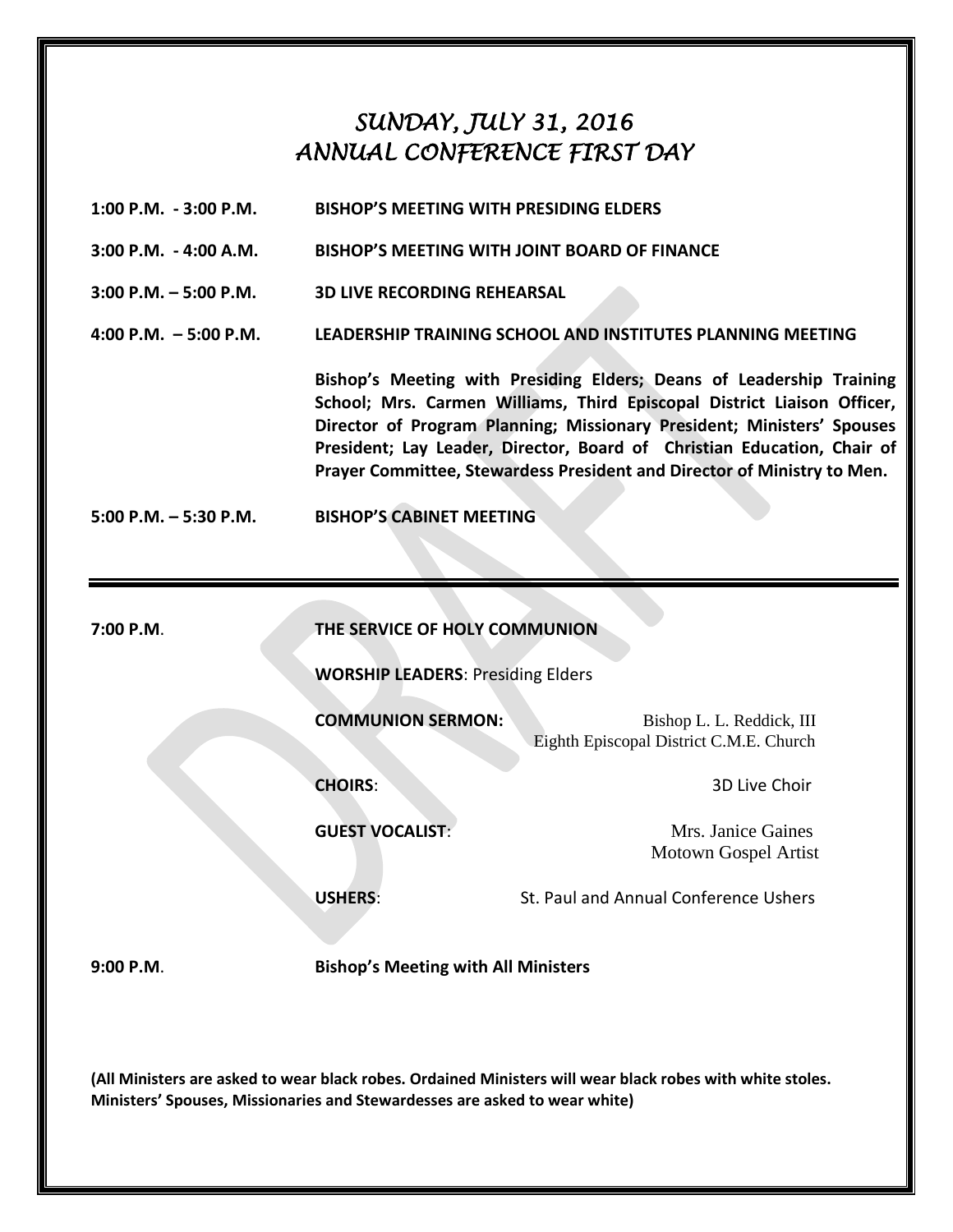# *MONDAY, AUGUST 1, 2016 THE ANNUAL CONFERENCE SECOND DAY*

| $7:00$ A.M. $-8:00$ A.M.  | <b>BREAKFAST AND REGISTRATION</b>                                                                                                                                                                                                                                                                                                                                                                                                                                                                    |
|---------------------------|------------------------------------------------------------------------------------------------------------------------------------------------------------------------------------------------------------------------------------------------------------------------------------------------------------------------------------------------------------------------------------------------------------------------------------------------------------------------------------------------------|
|                           | \$20.00<br>Leadership Training School (Children)<br>Leadership Training School (Youth-includes book)<br>\$40.00<br>Leadership Training School (Adults-includes book)<br>\$50.00<br><b>Annual Conference Registration</b><br>\$75.00                                                                                                                                                                                                                                                                  |
| $8:00$ A.M. $-9:00$ A.M.  | STEWARDESS/MEMORIAL WORSHIP SERVICE<br>Mrs. Dorothy Dixon, MI-IN Region<br>Mrs. Eileen Cook, SE MO, IL, WI Region<br><b>MESSAGE:</b><br>Reverend Dr. Patricia A. Havis, Presiding Elder<br>Missouri District                                                                                                                                                                                                                                                                                         |
| $9:00$ A.M. $-12:00$ P.M. | <b>LEADERSHIP TRAINING SCHOOL</b><br>Dr. Claudia Robinson-Dunlap, MI-IN<br>Rev. Curlee Adams, SE MO, IL & WI<br>Call Gathering Together<br>Congregational Song-<br>Prayer-<br>Scripture -<br>Welcome-<br>Purpose & Theme<br>Presentation of the Bishop<br>Host Presiding Elder - Rev. Karen Walker-McClure<br>Greetings - Bishop Sylvester Williams Sr.<br><b>Bishop Presents Keynote Speaker</b>                                                                                                    |
| 9:15 A.M. - 10:15 A.M.    | <b>Plenary Session I</b><br>Dr. Luther Smith, Professor Emeritus<br>Church & Community, Candler School of Theology at Emory University<br>Atlanta, Georgia                                                                                                                                                                                                                                                                                                                                           |
| 10: 15 A. M. - 10:30 A.M. | <b>Break</b>                                                                                                                                                                                                                                                                                                                                                                                                                                                                                         |
| 10:30 A.M. - 12:00 P.M.   | <b>Break Outs</b><br>Children<br>Youth<br>Rev. Jeanette Harbin; Rev. Octavious Wilson;<br>Min. Chanda Dockery<br>Laity Institute<br>Sis Randi Gantt; Sis. Dionne Morris;<br>Bro. Charles Taylor<br><b>Young Adults</b><br>Rev. Reginald Burke;<br>Rev. Antoine Shyne; Min. Yabrina Wesley<br>Missionary Institute/Phillis H. Bedford<br>Sis. Fay Walker;<br>Sis. Eleanor Ellis<br>Sis. Sandra Holt; Sis. Meliah Hudson<br>Ministers' Spouse<br>Minister's<br>Rev. Mark Cooper; Reverend Richard Shaw |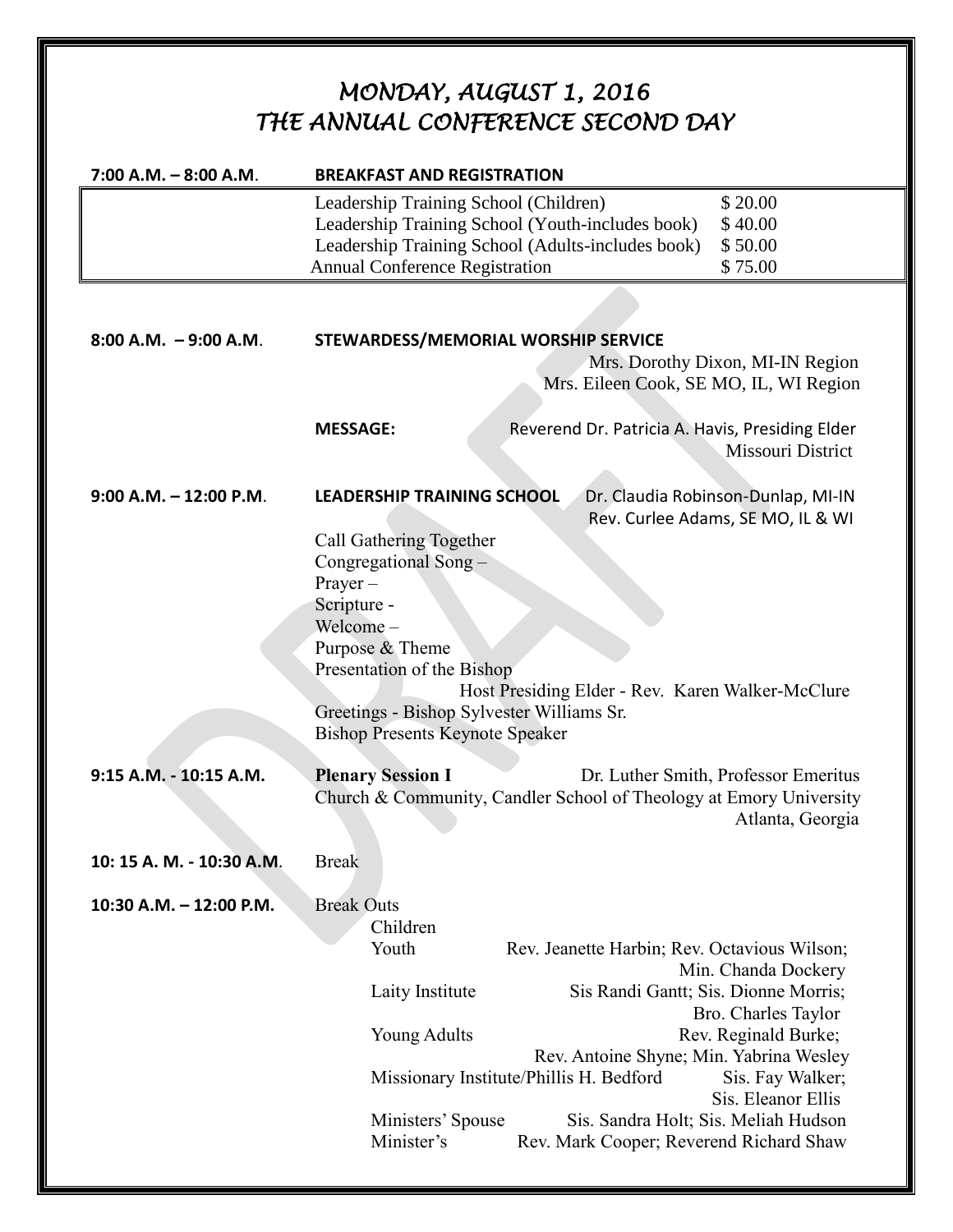| 12:00 P.M. $-$ 1:30 P.M.                         | <b>LUNCH</b>                                                                                                                                                                                                                                                                                                                                                                                                                                                                                                                                                                                                                                                                                                                        |
|--------------------------------------------------|-------------------------------------------------------------------------------------------------------------------------------------------------------------------------------------------------------------------------------------------------------------------------------------------------------------------------------------------------------------------------------------------------------------------------------------------------------------------------------------------------------------------------------------------------------------------------------------------------------------------------------------------------------------------------------------------------------------------------------------|
| $1:30$ A.M. $-3:30$ P.M.                         | <b>PRESENTATION OF THE PRESIDING BISHOP</b><br><b>Rev. Karen Walker-McClure</b>                                                                                                                                                                                                                                                                                                                                                                                                                                                                                                                                                                                                                                                     |
|                                                  | <b>ANNUAL CONFERENCE BUSINESS SESSION</b><br>PRESIDING PRELATE, THE THIRD EPISCOPAL DISTRICT                                                                                                                                                                                                                                                                                                                                                                                                                                                                                                                                                                                                                                        |
| $\bullet$<br>$\bullet$<br>$\bullet$<br>$\bullet$ | <b>ROLL CALL OF MINISTERS</b><br><b>ROLL CALL OF LAY DELEGATES</b><br><b>ELECTION OF THE SECRETARY AND STAFF</b><br>SETTING OF BAR OF THE CONFERENCE<br><b>SELECTION OF CONFERENCE ORDERLIES</b><br>ADOPTION OF CONFERENCE PROGRAM<br><b>REPORT OF COMMITTEE ON COMMITTEES</b><br><b>DISCIPLINARY QUESTIONS</b><br>THE BOOK OF DISCIPLINE OF THE C.M.E. CHURCH, 2014<br>• SECTION A. CONFERENCE RELATIONS 1-23,<br><b>PAGES 60-61</b><br>• MINISTERIAL EXAMINATION COMMITTEE<br>• SECTION B. STATISTICS 24-42, PAGES 61-62<br><b>STATISTICS</b><br>• SECTION C. FINANCE 43-49, PAGES 63<br><b>JOINT BOARD OF FINANCE</b><br>SECTION D. INSURANCE 50, PAGE 63<br>SECTION E. MISCELLANEOUS 51-53, PAGES 63-64<br><b>RECORDS CLERK</b> |
| $3:30$ P.M. $-5:00$ P.M.                         | <b>SPECIAL MEETINGS</b><br>Joint Board of Finance, Ministers' Spouses, Widows & Widowers<br>Development<br>Economic<br>Committee,<br>Department,<br>Stewardesses,<br>Missionaries, Commission on Social Concerns, Lay Ministry, Ministerial<br>Examination Committee, Department of Christian Education and the Board<br>of Evangelism & Mission                                                                                                                                                                                                                                                                                                                                                                                    |
| 5:00 P.M. $-$ 6:45 P.M.                          | <b>DINNER</b>                                                                                                                                                                                                                                                                                                                                                                                                                                                                                                                                                                                                                                                                                                                       |
| $7:00$ P.M. $-9:00$ P.M.                         | <b>KING AND QUEEN</b><br>Coordinated by Christian Education Department<br>Reverend Alena Zachary-Ross                                                                                                                                                                                                                                                                                                                                                                                                                                                                                                                                                                                                                               |
|                                                  | Reverend Renee T. Johnson<br>Mrs. Janice Gaines<br><b>GUEST VOCALIST</b><br>Motown Gospel Artist                                                                                                                                                                                                                                                                                                                                                                                                                                                                                                                                                                                                                                    |
| $9:00$ P.M. $-10:00$ P.M.                        | Michigan Indiana Region Children, Youth, and Young Adult Hour                                                                                                                                                                                                                                                                                                                                                                                                                                                                                                                                                                                                                                                                       |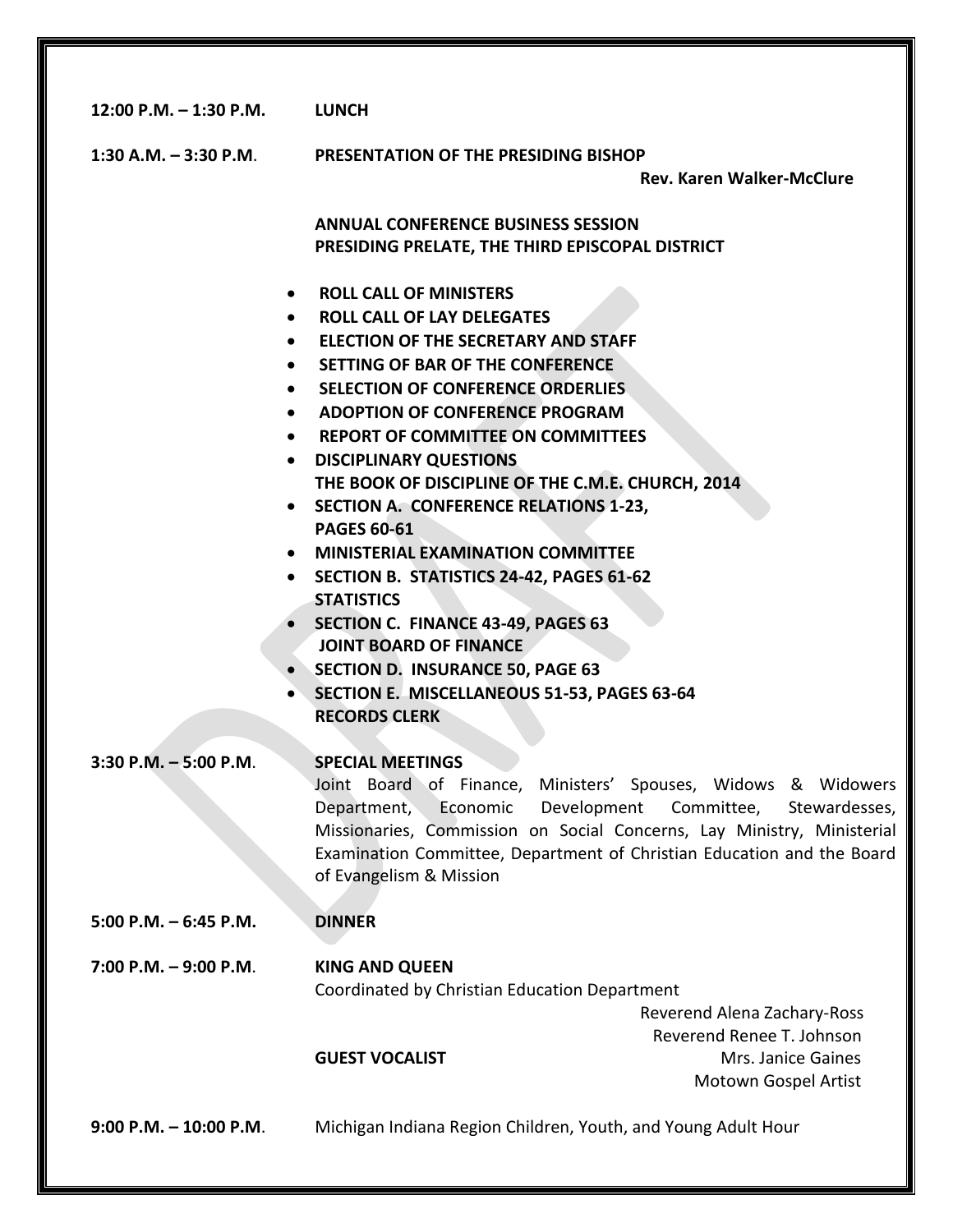## *TUESDAY, AUGUST 2, 2016 THE ANNUAL CONFERENCE THIRD DAY*

| $7:00$ A.M. $-8:00$ A.M.  | <b>SCOUT'S HOUR</b>                                                                                                                                                                                                                                                                                                                                                                                             |
|---------------------------|-----------------------------------------------------------------------------------------------------------------------------------------------------------------------------------------------------------------------------------------------------------------------------------------------------------------------------------------------------------------------------------------------------------------|
| $8:00$ A.M. $-9:00$ A.M.  | SERVICE OF RETIREMENT/WORSHIP<br>Led by MINISTERS' SPOUSES, WIDOWS AND WIDOWERS<br><b>DEPARTMENT</b><br>Mrs. Gyra Deloney, MI-IN<br>Dr. Toni Shaw, SE MO, IL & WI                                                                                                                                                                                                                                               |
|                           | <b>SPECIAL MUSIC: Minister's Spouses</b>                                                                                                                                                                                                                                                                                                                                                                        |
| $9:00$ A.M. $-9:15$ A.M.  | <b>General Assembly</b><br><b>Observations and Directions</b><br>Announcements                                                                                                                                                                                                                                                                                                                                  |
| $9:15$ A.M. $-10:30$ A.M. | Dr. Luther Smith, Professor Emeritus<br><b>Plenary Session II</b><br>Church & Community, Candler School of Theology at Emory University<br>Atlanta, Georgia                                                                                                                                                                                                                                                     |
| 10:30 A.M. - 10:45 A.M.   | <b>Break</b>                                                                                                                                                                                                                                                                                                                                                                                                    |
| 10:45 A.M. - 12:00 P.M.   | <b>Insight Sessions</b><br>Children<br>Youth<br>Min. Chanda Docker; Rev. Octavious Wilson;<br>Sis. Ruth Hayes<br>Lay/Young Adults<br>Sis Dionne Morris; Rev. Regionald Burke<br>Bro. Charles Taylor<br>Sis. Cynthia Gillespie-Davis;<br>Missionary Institute<br>Sis. Evangeline Foster<br>Sis. Sandra Holt & Sis. Meliah Hutson<br>Ministers' Spouses<br>Minister's<br>Rev. Mark Cooper & Reverend Richard Shaw |
| $12:00$ P.M. $-1:30$ P.M. | <b>LUNCH</b>                                                                                                                                                                                                                                                                                                                                                                                                    |
| 1:30 P.M. $-$ 5:00 P.M.   | THE ANNUAL CONFERENCE BUSINESS SESSION                                                                                                                                                                                                                                                                                                                                                                          |
|                           | <b>REPORT OF COMMITTEE ON MINUTES</b><br>THE TREASURER'S REPORT<br>Ms. Pine' Goshay, MI-IN<br>Dr. David Bryant, SE MO, IL & WI<br><b>REGISTRATION FOR C. M. E. UNITY SUMMIT HELD ON</b><br>SEPTEMBER 19 - September 23, 2016 IN ST. LOUIS, MISSOURI                                                                                                                                                             |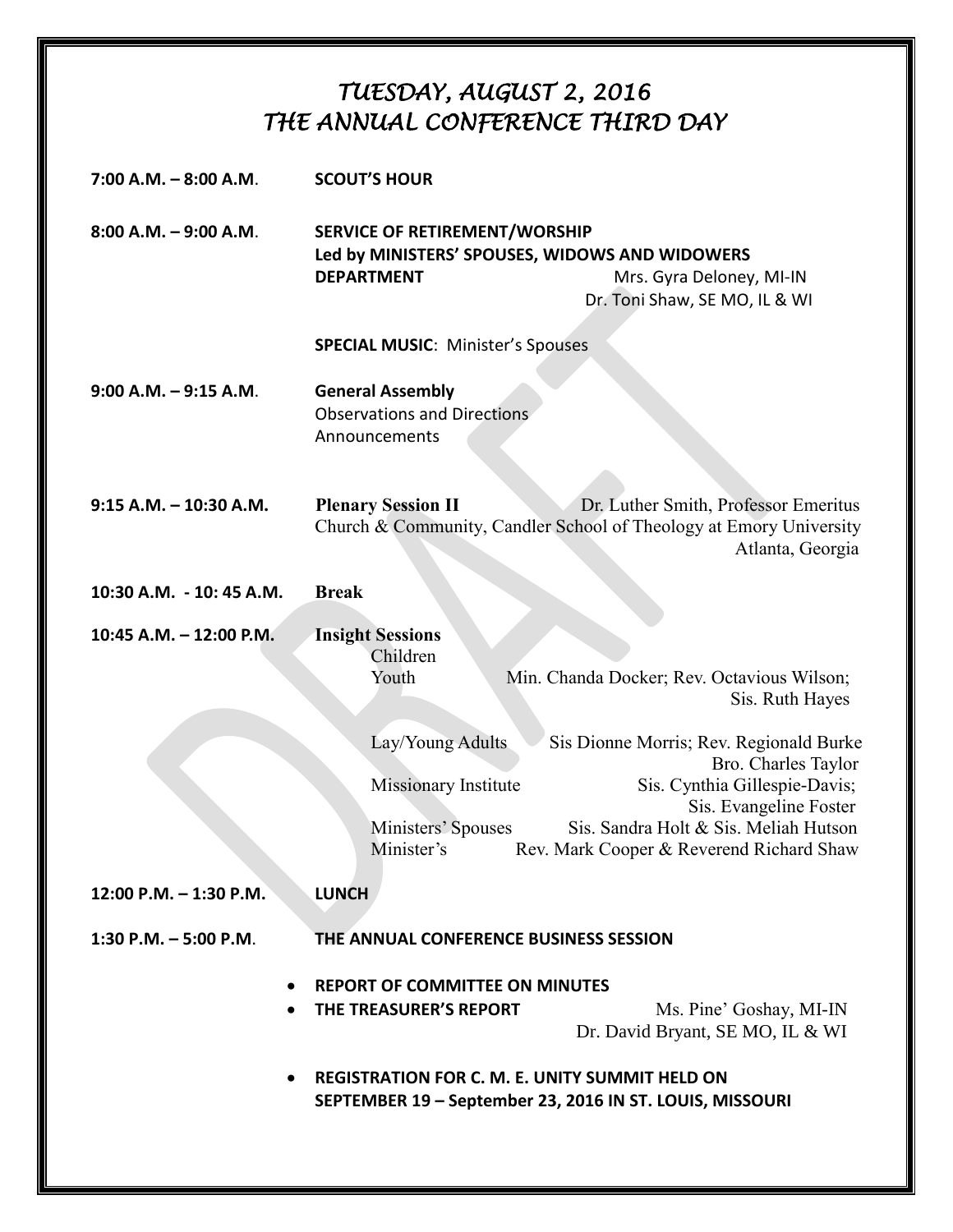|                                                               | SUBSCRIPTIONS TO THE CHRISTIAN INDEX AND THE MISSIONARY<br><b>MESSENGER</b>                                                                                      |  |
|---------------------------------------------------------------|------------------------------------------------------------------------------------------------------------------------------------------------------------------|--|
|                                                               | <b>PASTORAL REPORTS</b><br>The Gary District<br>The Mid Michigan & Detroit Districts<br>The Milwaukee District<br>The St. Louis District<br>The Chicago District |  |
|                                                               | <b>RECEIVING OF LAY PLEDGES</b>                                                                                                                                  |  |
| $5:00$ P.M. $-6:45$ P.M.                                      | <b>DINNER</b>                                                                                                                                                    |  |
| $7:00$ P.M. $-9:00$ P.M.                                      | THE MISSIONARY SOCIETY SPECIAL PROGRAM<br>"THE LENA JONES RICE \$100.00 GRAND MARCH"<br>Mrs. Terry Alexander, MI-IN<br>Mrs. Maxine Day, SE MO, IL & WI           |  |
| $9:00$ P.M. $-10:00$ P.M.                                     | SE MO, IL & WI Region Children, Youth, and Young Adult Hour                                                                                                      |  |
| WEDNESDAY, AUGUST 3, 2016<br>THE ANNUAL CONFERENCE FOURTH DAY |                                                                                                                                                                  |  |
| $7:00 A.M. - 8:00 A.M.$                                       | <b>BREAKFAST AND REGISTRATION</b><br>(Registration is \$75.00 per person)                                                                                        |  |
| $8:00$ A.M. $-9:00$ A.M.                                      | THE ANNUAL CONFERENCE LAY MINISTRY WORSHIP SERVICE<br>Mrs. Evelyn Moore, MI-IN<br>Mr. J. Russell Gantt, SE MO, IL & WI                                           |  |
|                                                               | <b>LAY PLEDGES (Continued)</b>                                                                                                                                   |  |
| $9:00$ A.M. $-9:15$ A.M.                                      | <b>General Assembly</b><br><b>Observations and Directions</b><br>Announcements                                                                                   |  |

**9:15 A.M. – 10: 30 A.M**. **Plenary Session III** Dr. Luther Smith, Professor Emeritus Church & Community, Candler School of Theology at Emory University Atlanta, Georgia

**10: 30 A.M. – 10:45 A. M. Break**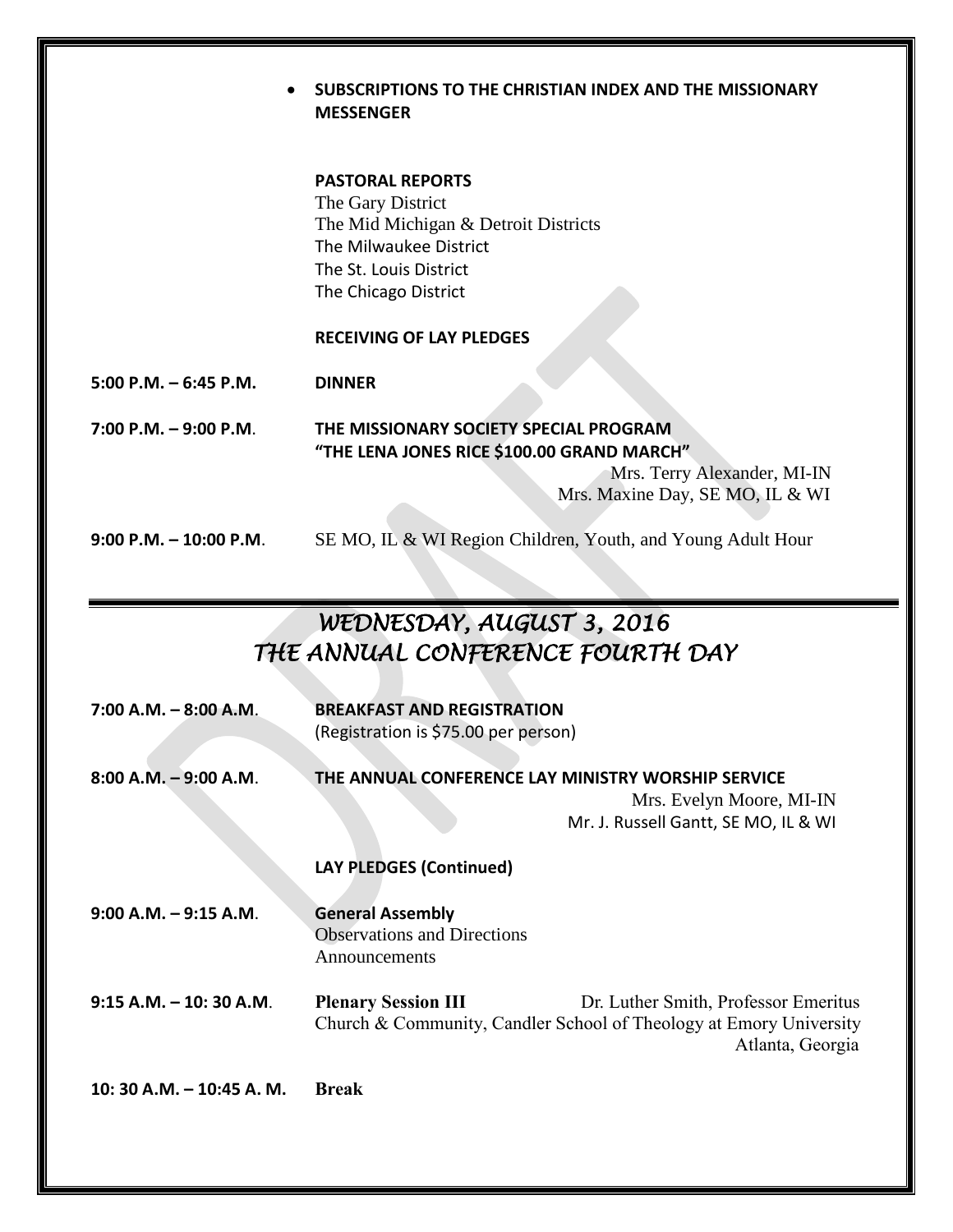| 10:45 A.M. - 11:30 A.M.  | Wrap-Up                                                                                                |
|--------------------------|--------------------------------------------------------------------------------------------------------|
|                          | Children                                                                                               |
|                          | Youth<br>Min. Chanda Docker; Rev. Octavious Wilson;<br>Sis. Ruth Hayes                                 |
|                          | Sis Dionne Morris; Rev. Regionald Burke<br>Lay/Young Adults<br>Rev. Antoine Shyne; Bro. Charles Taylor |
|                          | Sis. Frankie Lovings<br>Missionary Institute                                                           |
|                          | Sis. Sandra Holt & Sis. Meliah Hutson<br>Ministers' Spouses                                            |
|                          | Minister's<br>Rev. Mark Cooper & Reverend Richard Shaw                                                 |
| 11:30 A.M. - 12:00 A.M.  | <b>Closing Session of LTS</b> - In the sanctuary<br><b>Remarks and Certificates</b><br>Deans           |
| 12:00 P.M. - 1:30 P.M.   | <b>LUNCH</b>                                                                                           |
|                          |                                                                                                        |
| 1:30 P.M. $-$ 5:00 P.M.  | THE ANNUAL CONFERENCE BUSINESS SESSION<br>The Presiding Prelate, Third Episcopal District              |
| $\bullet$                | <b>REPORT OF COMMITTEE ON MINUTES</b>                                                                  |
| $\bullet$                | THE PASTORAL REPORTS CONTINUED                                                                         |
|                          | <b>REPORT ON THE CHRISTIAN INDEX AND THE MISSIONARY MESSENGER</b>                                      |
| $\bullet$                | REPORT ON THE C.M.E. UNITY SUMMIT REGISTRATIONS                                                        |
| $\bullet$                | <b>PASSING OF MINISTER'S CHARACTER</b>                                                                 |
| $\bullet$                | THE MISSIONARY NOMINATION COMMITTEE<br>THE MINISTERS' SPOUSES NOMINATION COMMITTEE                     |
|                          | THE LAY NOMINATION COMMITTEE                                                                           |
|                          | THE STEWARDESSES NOMINATION COMMITTEE                                                                  |
|                          | <b>REPORT OF ORGANIZATIONS</b>                                                                         |
| $\bullet$                | <b>3 D COMMITTEES</b>                                                                                  |
|                          | PREPARATOIN FOR NEXT CONFERENCES (WINTER, SPRING, ANNUAL)                                              |
|                          | <b>REPORT OF JOINT BOARD OF FINANCE</b>                                                                |
|                          | <b>PASSING OF BUDGET</b>                                                                               |
| 5:00 P.M. $- 7:00$ P.M.  | <b>DINNER</b>                                                                                          |
| $7:00$ P.M. $-9:00$ P.M. | THE SERVICE OF ORDINATION/COMMISIONING                                                                 |
|                          | <b>WORSHIP LEADERS:</b><br>The Presiding Elders and the Committee on<br><b>Ministerial Examination</b> |
|                          | THE ORDINATION SERMON:<br>Reverend Jimmy Washington<br>Phillips Temple, Dayton, OH                     |
|                          | <b>CHALLENGE TO COMMITMENT</b>                                                                         |
|                          |                                                                                                        |
|                          | SERVICE OF INSTALLATION OF ANNUAL CONFERENCE OFFICERS                                                  |
|                          | <b>READING OF THE PASTORAL APPOINTMENTS</b>                                                            |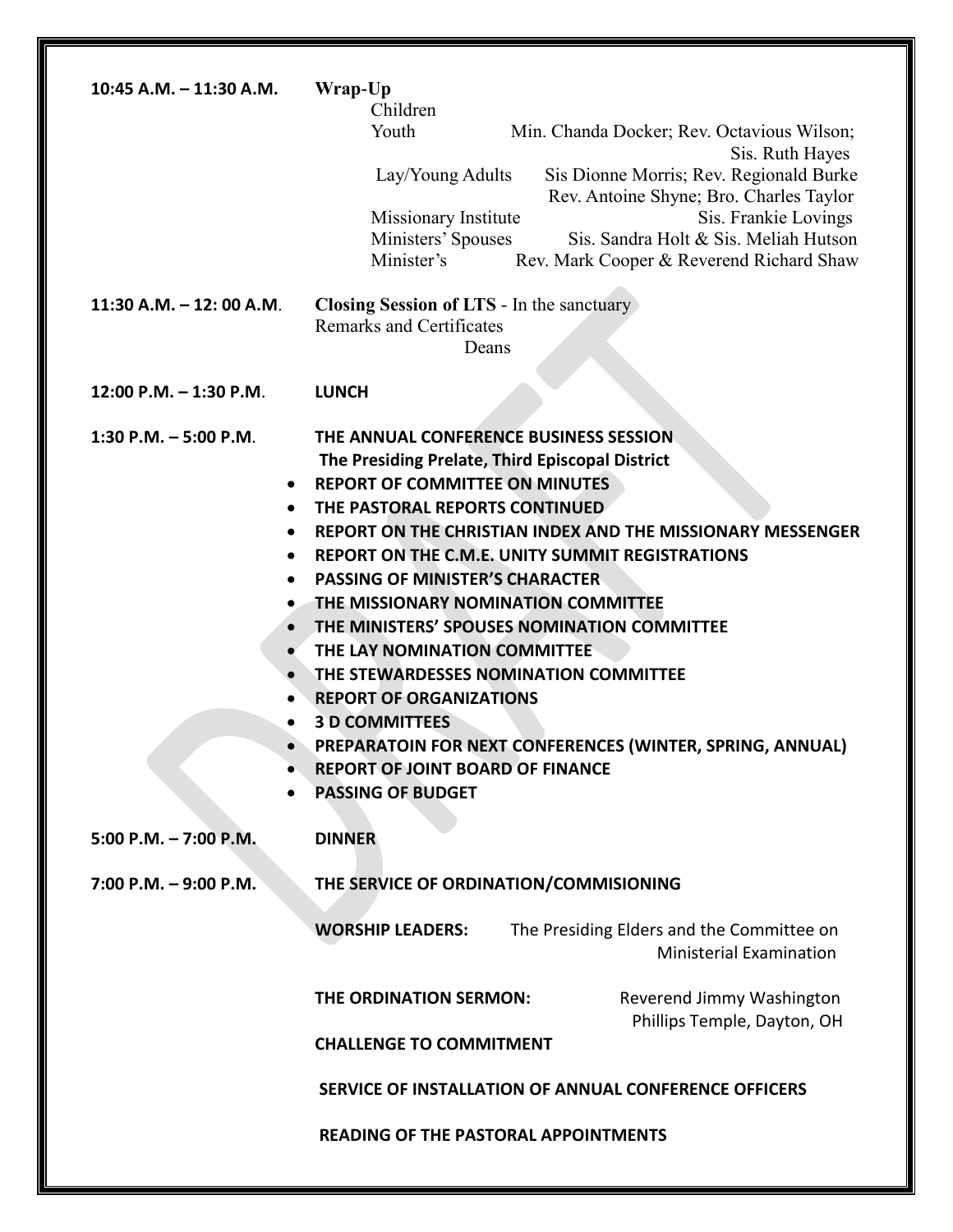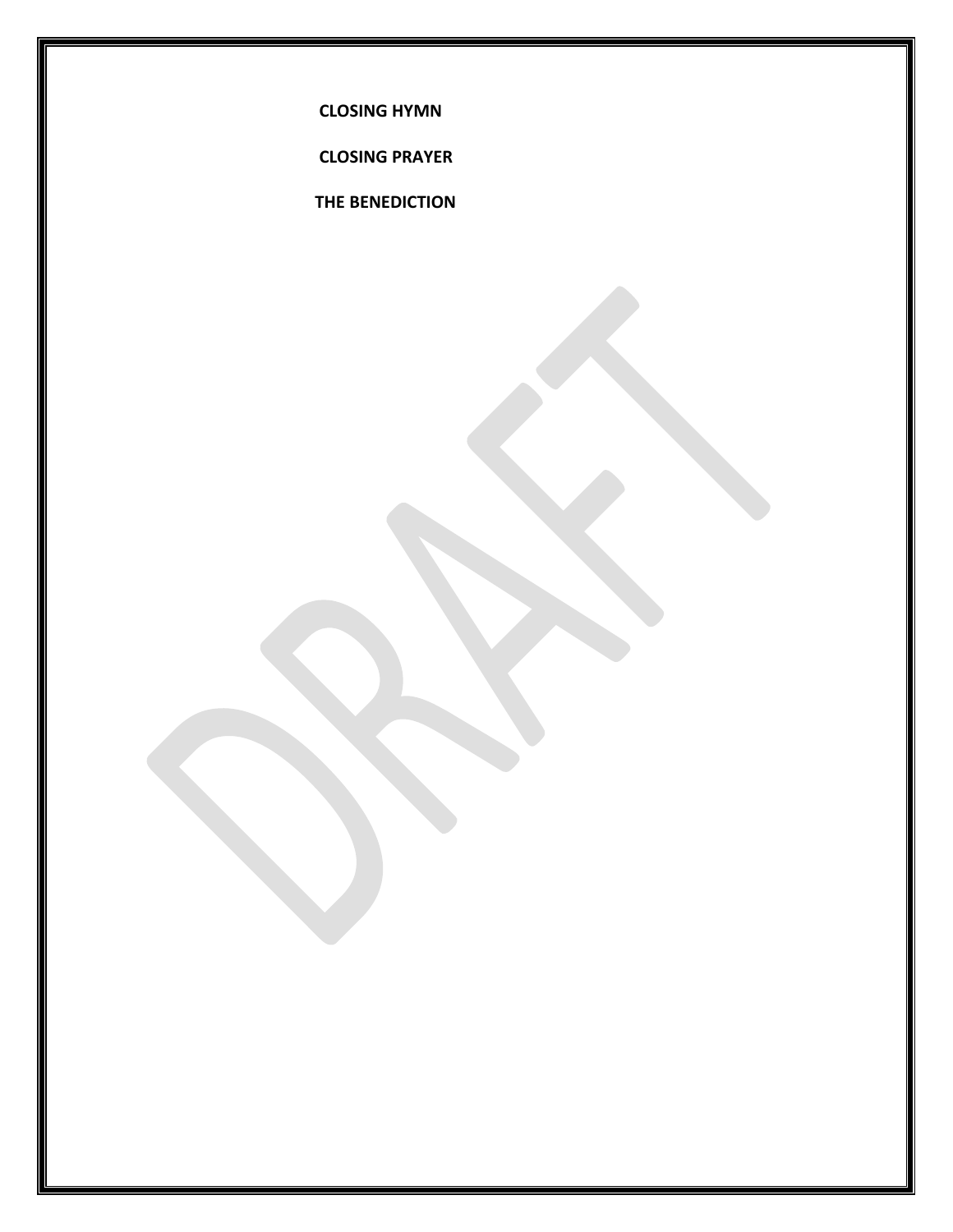### **ADMINISTRATION**

#### **ADMINISTRATIVE STAFF OF THE MICHIGAN-INDIANA REGION**

**BISHOP SYLVESTER WILLIAMS, SR. Presiding Prelate MRS. CARMEN WILLIAMS Liaison Officer REVEREND DR. PHILLIP D. WASHINGTON Episcopal Director of Program Planning REVEREND DR. JOSEPH GORDON Episcopal Director of Budgeting REVEREND JAMES T. STEWART SERVEREND AND REGION Director of Evangelism MS. VANESSA YOUNG Episcopal Director of Music MRS. CAROLYN SHEPHERD Episcopal District Director of Music Emeritus MRS. RENOVA A. CHUNN Executive Assistant REVEREND DR. ESSIE D. CLARK-GEORGE Presiding Elder, the Gary District REVEREND STEPHEN D. DELONEY Conference Secretary/Record's Clerk REVEREND ZACHARY MULLENS Conference Assistant Secretary REVEREND TYSON KELLEY Conference Statistician MS. PINE' GOSHAY Conference Treasurer MRS. LENORA GOLDSMITH Conference Treasurer Emeritus MRS. TERRY ALEXANDER Missionary Society President MRS. EVELYN MOORE Lay Leader MRS. DOROTHY DIXON Stewardess President MRS. JEREYL BALLARD President, Ushers REVEREND VICTORIA McKENZE Director of Evangelism REVEREND CLAUDIA DUNLAP Dean of Leadership Training School DR. TWANA HARRIS Director of Young Adult Work REVEREND ALENA ZACHARY-ROSS Director of Christian Education REVEREND PRINCE A. WILLIAMS, JR. Director of Children's Work REVEREND ADRIAN SWANIGAN Director of Social Concerns MRS. MARY EVANS Co-Director of Social Concerns DR. RUBYE HALLOWAY Co-Director of Social Concerns MR. CHARLEY MOORE, JR. Director of Scouting REVEREND TYSON KELLY Bishop's Facilitator** 

**REVEREND CARRELL K. CARGLE, SR. Episcopal District Instructor of Preachers on Trial REVEREND DR. PHILLIP D. WASHINGTON Presiding Elder, Mid-Michigan & Detroit Districts MRS. GYRA DELONEY Minister's Spouses & Widows Department President REVEREND ALENA ZACHERY-ROSS Assistant to the Dean of Leadership Training School REVEREND MAE JOYCE REDFERN Assistant to the Dean of Leadership Training School REVEREND TERRELL A. JACKSON Assistant to the Dean of Leadership Training School REVEREND DR. BARBARA DELANEY Chairman, Committee on Ministerial Examination** 

#### **MUSICIANS**

**Reverend Christopher Hale Reverend Nancy McGowan-Miller** 

 **Mr. Charles Wiggins**

#### **DIRECTOR OF TAPE MINISTRY**

**Reverend Willie Weaver, Jr.**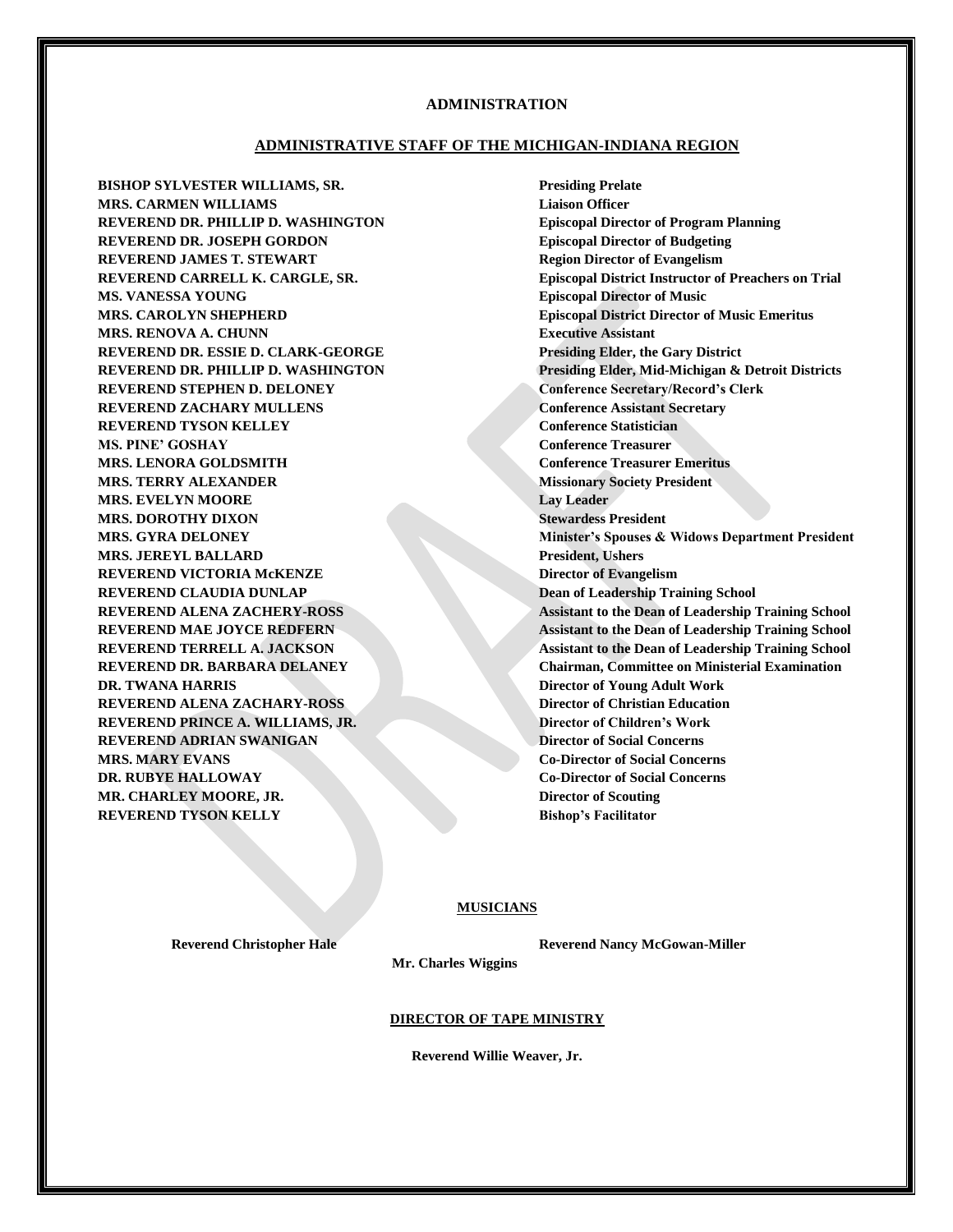#### **JOINT BOARD OF FINANCE**

**CLERGY LAY Reverend Dr. Claude A. Bass, Chair Mrs. Barbara Henderson Mrs. Barbara Henderson Reverend Willie B. Weaver, Jr. Mrs. Shelia Shine Reverend Antoine Shyne Mr. Rodney Shepard, Emeritus** 

### **COMMITTEE ON MINISTERIAL EXAMINATION**

**Reverend Dr. Barbara Delaney, Chair Reverend Adrian Swanigan Reverend A. Richard Doss, Vice Chair Reverend Terrell A. Jackson Reverend John C. Clemons Reverend Dianne Beverly Reverend Llewellyn V. Jones Reverend Stephanie Welsh**

**Reverend Dorothy J. Williams Reverend Dr. Claudia Robinson-Dunlap**

### **BOARD OF TRUSTEES**

**Reverend Dr. Phillip D. Washington, Chair Reverend Dr. Essie D. Clark-George Reverend Willie B. Weaver Reverend Dr. Claude A. Bass Attorney Barbara Bouknight Reverend Stephen D. Deloney Ms. Pine' Goshay Mrs. Evelyn Moore Mrs. Ira Scott Benson**

#### **ECONOMIC DEVELOPMENT COMMITTEE**

**Rev. Dr. Alandra Washington, Chair Reverend Willie B. Weaver, Jr. (2008) Presiding Elder Essie D. Clark-George <b>Reverend Adrian Swanigan** Reverend Adrian Swanigan **Presiding Elder Phillip D. Washington Dr. Jeanette Bouknight Reverend A. Richard Doss Mr. Arthur J. Brown Reverend Dr. Barbara L. Delaney Mr. Ules Young Reverend Stephanie Welsh Dr. Rubye Holloway**

#### **PRAYER MINISTRY TEAM**

**Reverend Stephanie Welsh, Chair Reverend Joyce Redfearn Reverend Stanley Hill Mrs. Deborah Robinson Rev. Dr. Alandra Washington Mrs. Bennye Hayes Reverend Dr. Claudia Robinson-Dunlap**

### **CHILDREN IN POVERTY COMMITTEE**

**Reverend Linda Harrington, Coordinator**

#### **GENERAL AND CONNECTIONAL OFFICERS**

**Dr. Jeanette L. Bouknight, Executive Secretary Commissioner Harold Watkins, Former Member, Judicial Council** 

**Mrs. Sharon Doss, Connectional Vice President of Communication & Information Technology Mrs. Sandra Holt, Recording Secretary, Ministers' Spouses, Widows and Widowers Department Mr. Charles Taylor, Connectional President of Stewards Mrs. Jereyl Ballard, Connectional Vice President of Ushers Mrs. Evelyn Moore, Connectional Vice President Lay**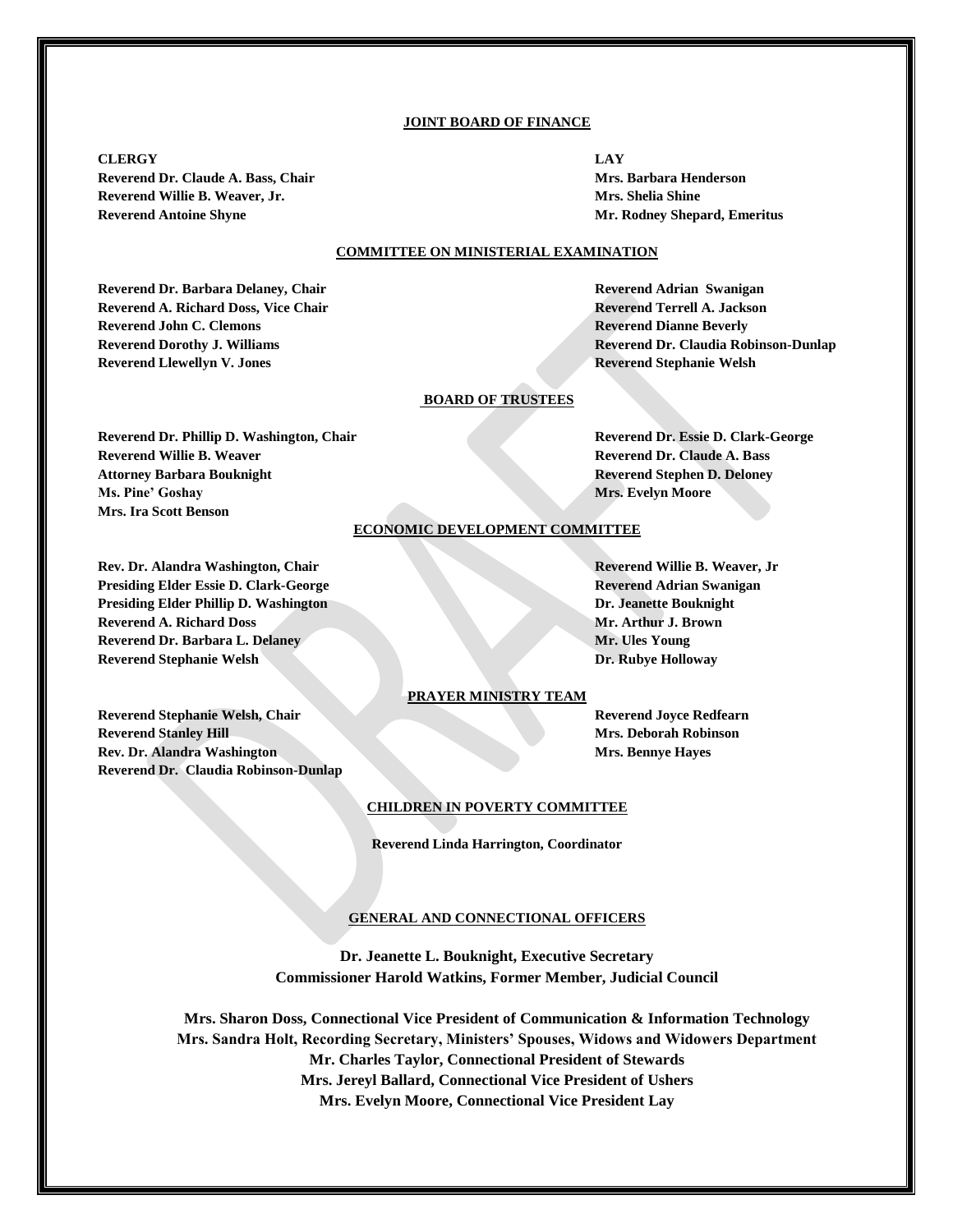### **ADMISTRATION**

#### **ADMINISTRATIVE STAFF OF THE SOUTHEAST MISSOURI, ILLINOIS AND WISCONSIN REGIONS**

**BISHOP SYLVESTER WILLIAMS, SR. Presiding Prelate MRS. CARMEN WILLIAMS Liaison Officer REVEREND DR. PHILLIP D. WASHINGTON Episcopal Director of Program Planning REVEREND DR. JOSEPH GORDON Episcopal District Director of Budgeting REVEREND JAMES T. STEWART Episcopal District Director of Evangelism REVEREND CARRELL K. CARGLE, SR. Episcopal District Instructor of Preachers on Trial MS. VANESSA YOUNG Episcopal District Director of Music MRS. CAROLYN SHEPHERD Episcopal District Director of Music, Emeritus REVEREND REGINALD T. BURKE Episcopal District Director of Young Adults Work REVEREND DION BROUGHTON Assistant District Director of Young Adults Work MRS. RENOVA A. CHUNN Executive Assistant REVEREND KAREN WALKER-MCCLURE Presiding Elder, The Chicago District REVEREND WILLIE F. DOCKERY, JR. Presiding Elder, The Milwaukee District REVEREND JANCI FINKLEY, SR. Presiding Elder, The Saint Louis District REVEREND ROLAND BROWN Conference Secretary MRS. LILLIAN CURLETT CONFERENCE CONFERENCE ASSISTANT CONFERENCE CONFERENCE ASSISTANT SECRETARY REVEREND REGINALD BURKE Conference Statistician REVEREND DAVID L. BRYANT, JR. Conference Treasurer MRS. VANESSA YOUNG Director of Music MS. MAXINE L. DAY Missionary Society President MR. J. RUSSELL GANTT Lay Leader MRS. EILEEN COOK Stewardess President MRS. TONI SHAW <b>MINISTER SPOUSES A** Minister's Spouses & Widows Department President **REVEREND RENEE T. JOHNSON Director of Christian Education MRS. DARLENE WALTON Co-Director of Christian Education MRS. SHIRLEY BOGGESS Co-Director of Christian Education MRS. MADDIE TATE AND MS. BARBARA STEWART Directors of Youth Work MINISTER CHANDA DOCKERY President, Young Adult Fellowship MS. AUTUM EVANS President, Christian Youth Fellowship MR. RALSTON SIMMONS President, Methodist Men's Fellowship MRS. JUANITA COLLINS President, Ushers REVEREND WILLIE J. TYUS President of Prayer Committee DR. PHEDONIA JOHNSON Director of Social Concerns MRS. RENOVA CHUNN Records Clerk** 

#### **DEAN OF LEADERSHIP TRAINING SCHOOL**

**Reverend Curlee Adams, Dean Reverend Vincent Andujo, Assistant Dean Reverend Vandy Harmon, Assistant Dean**